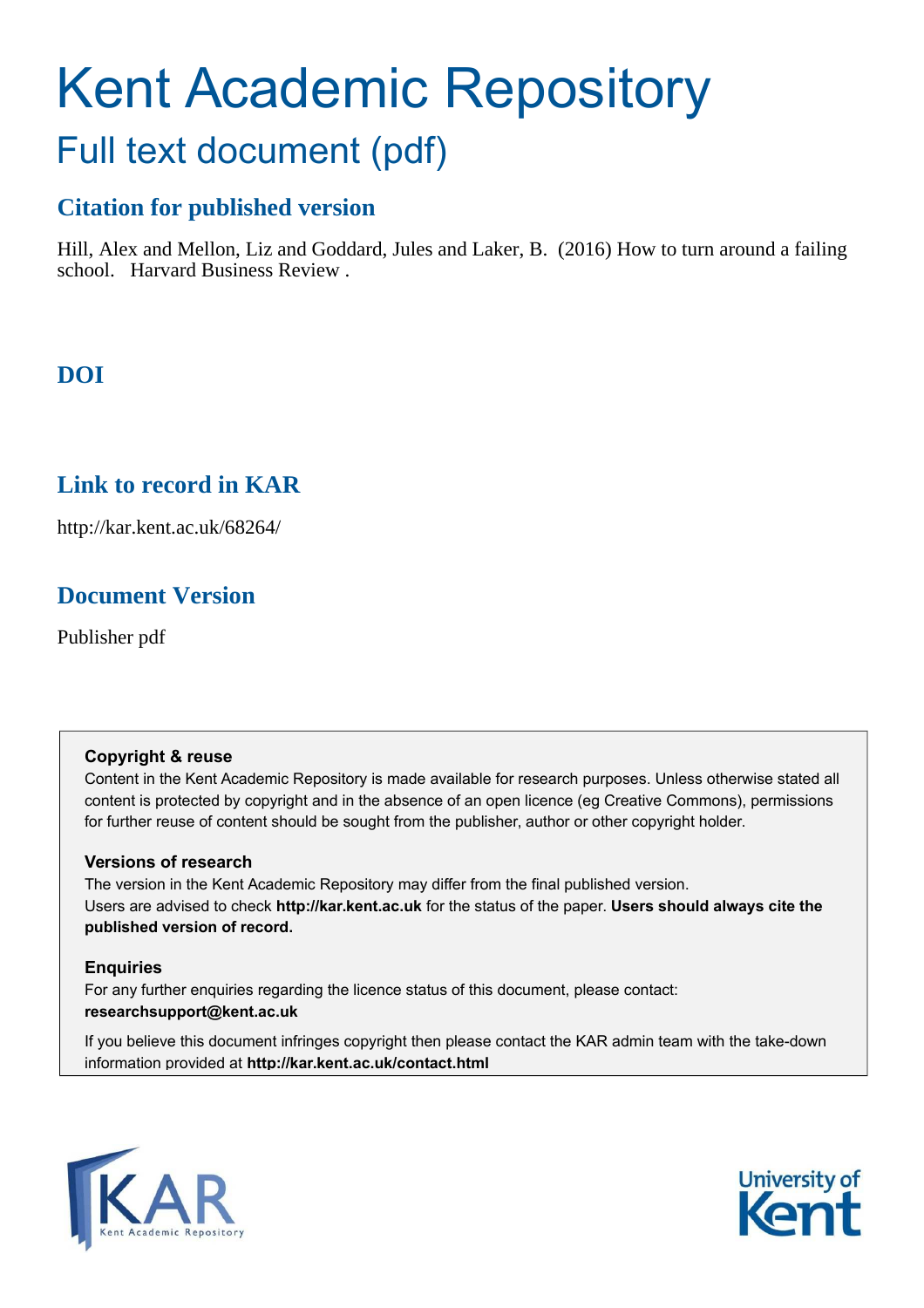See discussions, stats, and author profiles for this publication at: [https://www.researchgate.net/publication/322356684](https://www.researchgate.net/publication/322356684_How_to_turn_around_a_failing_school?enrichId=rgreq-2a022b0a9e44bbbc4767d5d4fa71590e-XXX&enrichSource=Y292ZXJQYWdlOzMyMjM1NjY4NDtBUzo1ODExNjU4OTM3ODM1NTJAMTUxNTU3MjE1NDc1MQ%3D%3D&el=1_x_2&_esc=publicationCoverPdf)

### [How to turn around a failing school](https://www.researchgate.net/publication/322356684_How_to_turn_around_a_failing_school?enrichId=rgreq-2a022b0a9e44bbbc4767d5d4fa71590e-XXX&enrichSource=Y292ZXJQYWdlOzMyMjM1NjY4NDtBUzo1ODExNjU4OTM3ODM1NTJAMTUxNTU3MjE1NDc1MQ%3D%3D&el=1_x_3&_esc=publicationCoverPdf)

Article *in* Harvard business review · August 2016

| <b>CITATION</b><br>1                                                                | <b>READS</b><br>7                                                                              |  |
|-------------------------------------------------------------------------------------|------------------------------------------------------------------------------------------------|--|
|                                                                                     | 4 authors, including:                                                                          |  |
|                                                                                     | Alex Hill<br>Kingston University London<br><b>64 PUBLICATIONS 950 CITATIONS</b><br>SEE PROFILE |  |
| Some of the authors of this publication are also working on these related projects: |                                                                                                |  |
| Project                                                                             | Sustainable school improvement View project                                                    |  |
| Project                                                                             | Business improvement View project                                                              |  |

All content following this page was uploaded by [Alex Hill](https://www.researchgate.net/profile/Alex_Hill4?enrichId=rgreq-2a022b0a9e44bbbc4767d5d4fa71590e-XXX&enrichSource=Y292ZXJQYWdlOzMyMjM1NjY4NDtBUzo1ODExNjU4OTM3ODM1NTJAMTUxNTU3MjE1NDc1MQ%3D%3D&el=1_x_10&_esc=publicationCoverPdf) on 10 January 2018.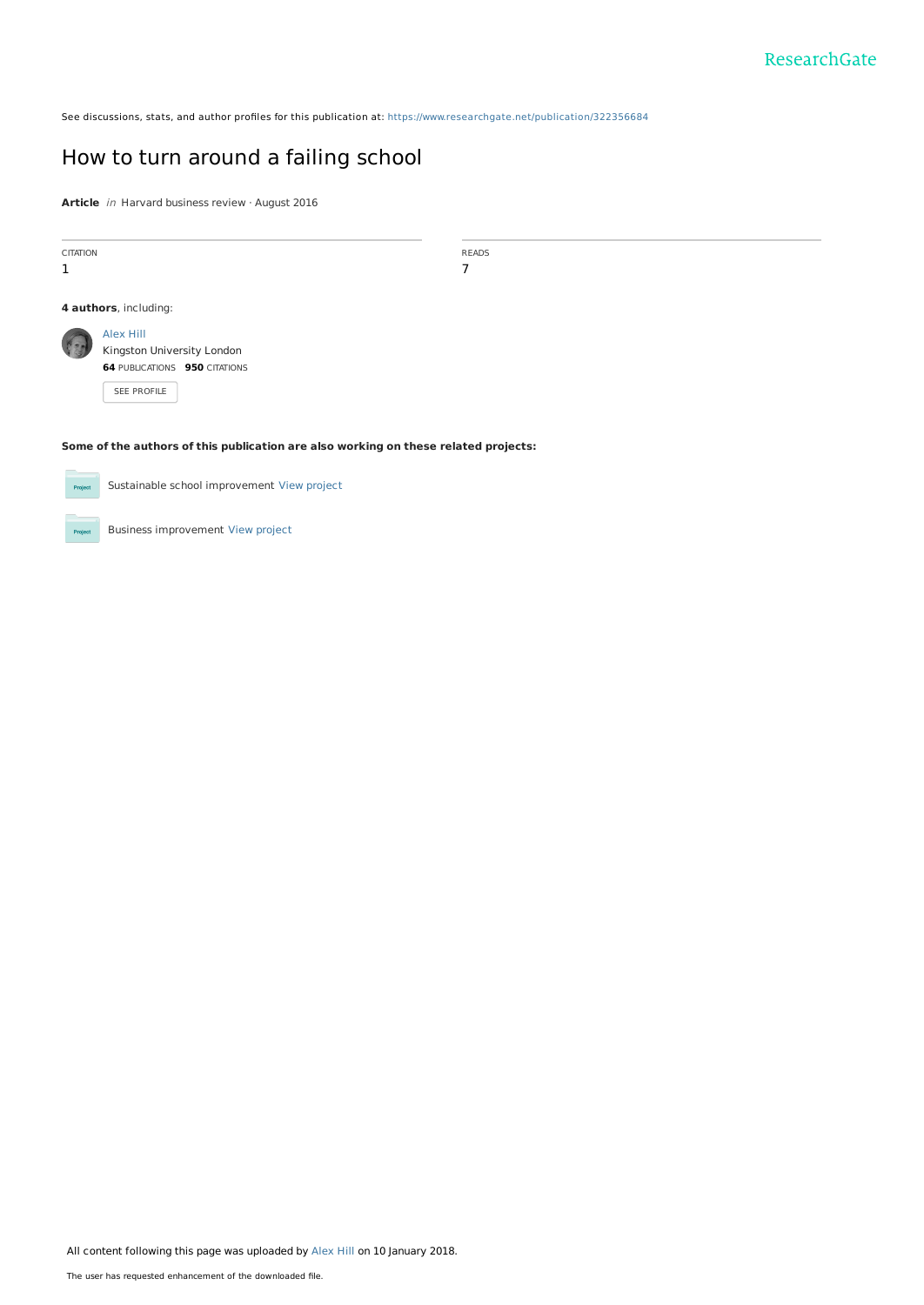#### EDUCATION

# How to Turn Around a Failing **School**

by Alex Hill, Liz Mellon, Jules Goddard, and Ben Laker

AUGUST 05, 2016



To say that school reforms are a contested area is something of an understatement. There are some strongly held opinions in education about what improves a school, such as raising teaching standards and reducing class sizes.

Our findings challenge some of these beliefs. To understand how to turn around a failing school quickly, using as few resources as possible, we studied changes made by 160 UK academies after they were put into remedial measures by the Office for Standards in Education, Children's Services and Skills (OFSTED) up to seven years

ago. (In the UK, an academy is a publicly funded school or group of schools. One school can acquire others to form a group, which shares resources, making investment easier and cuts less painful. Academies have devolved decisionmaking powers, bypassing local government.)

This provided us with the rare opportunity to look at a large number of organizations which all:

• Are regulated, documented, and measured in the same way

<https://hbr.org/2016/08/how-to-turn-around-a-failing-school> 1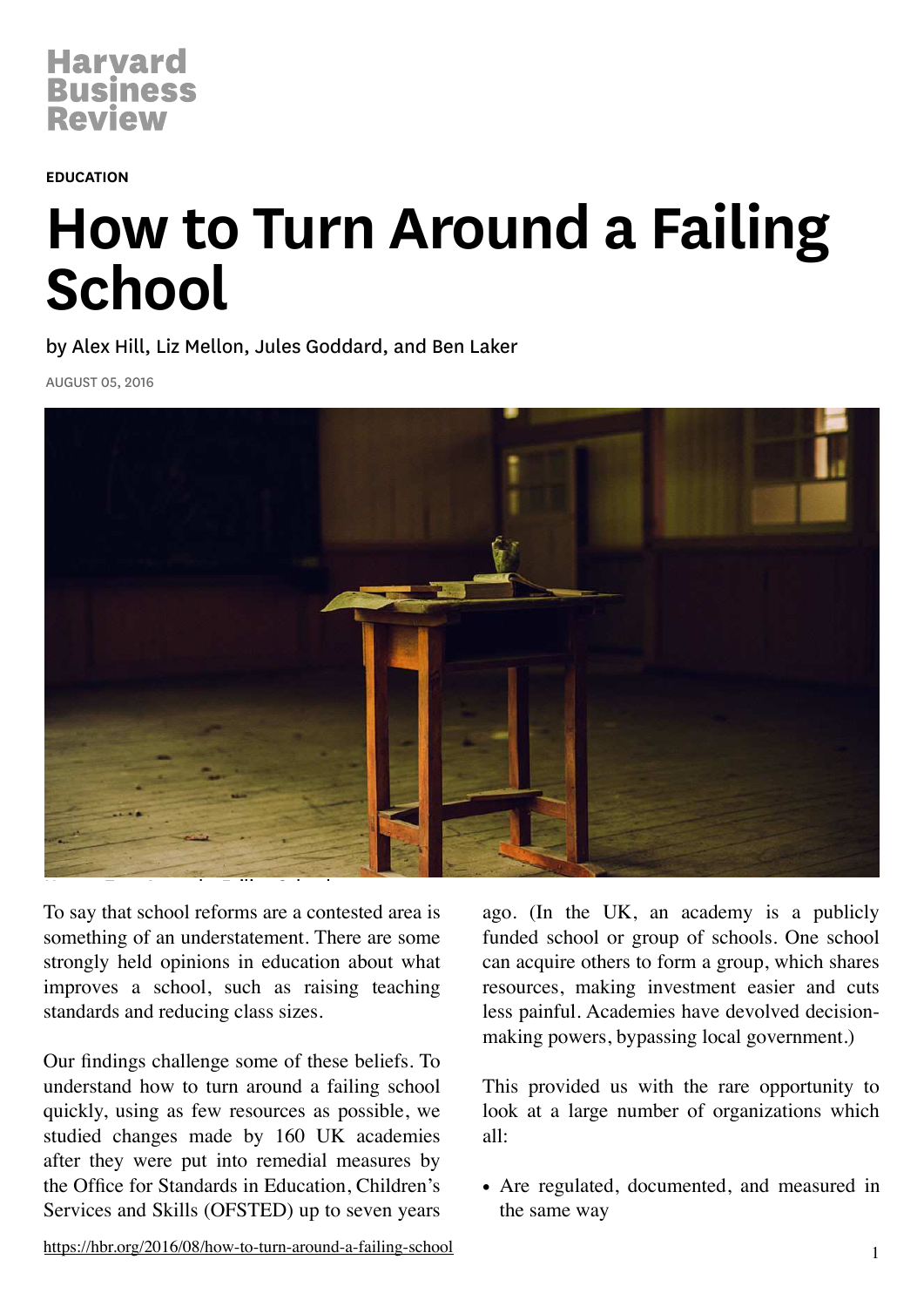- Provide a similar service
- Have made similar changes

However, each academy:

- Made these changes in a different order
- Operated in regions with different levels of competition and access to resources

This is research gold, as it's possible to isolate variables and understand the impact of changing them. For example, we were able to say 30 academies made X change, while 40 didn't, and then draw conclusions from the differing outcomes. We could analyze the effects of 58 types of investment, on 18 performance measures over time, in 160 academies operating in 18 different regions. We were given full access to the academies' management information systems, leaders, staff and students so we could see how they worked, the decisions they'd made and the impact they'd had.

So what did we find? Like any turnaround, there is no magic bullet  $-$  a series of remedial steps need to be taken. And each step's impact depends and builds on the previous steps in the sequence, as well the school's location, because the latter determines access to good leaders, teachers, and students.

Here are recommendations based on the effective (and ineffective) practices we uncovered:

**Don't improve teaching first.** This was a very common mistake. Many schools tried to improve teaching while still struggling with badly behaving students, operating across a number of sites or having a poor head of school in charge. You can't expect teachers to sort out all the problems themselves — you need to create the right environment first.

**Do improve governance, leadership, and structures first.** Otherwise, you're putting great teachers in a position where they fail — they'll waste time doing or managing the wrong things.

**Don't reduce class sizes.** While reducing class size works, it is not the best use of resources. It is expensive and you can create the same impact by improving student motivation and behavior, which takes fewer resources. We found class sizes of 30 performed as well as class sizes of 15, when standards of student behavior had been addressed first.

#### **Do improve student behavior and motivation.**

The best way to create the right environment for good teachers is to improve student behavior and motivation. Controversially, we found that the fastest way to do this is to exclude poorly behaved students: Pay other schools to teach them or, as most academies did, build a new, smaller school for these students. However, while this "quick win" produced immediate results, it was not the best long-term solution (and indeed, it's probably not the best solution for society either). The better, more sustainable practice was to move poorly behaved students into another pathway within the existing school, so that they can be managed differently and reintegrated into the main pathway once their behavior has improved.

**Don't use a "zero tolerance" policy.** Many schools tried to come down hard on poor behavior with a "zero tolerance" policy. However, the short term, positive impact didn't last and in some cases, students revolted and even rioted.

**Do create an "all through" school.** Keep students from the age of five until they leave at ages 16 or 18. In this way, school leaders can create the right culture early on and ensure that poor behaviors never develop. It also makes teaching at secondary school level (age 11 up) much easier, as you don't have to integrate older students with different views about standards.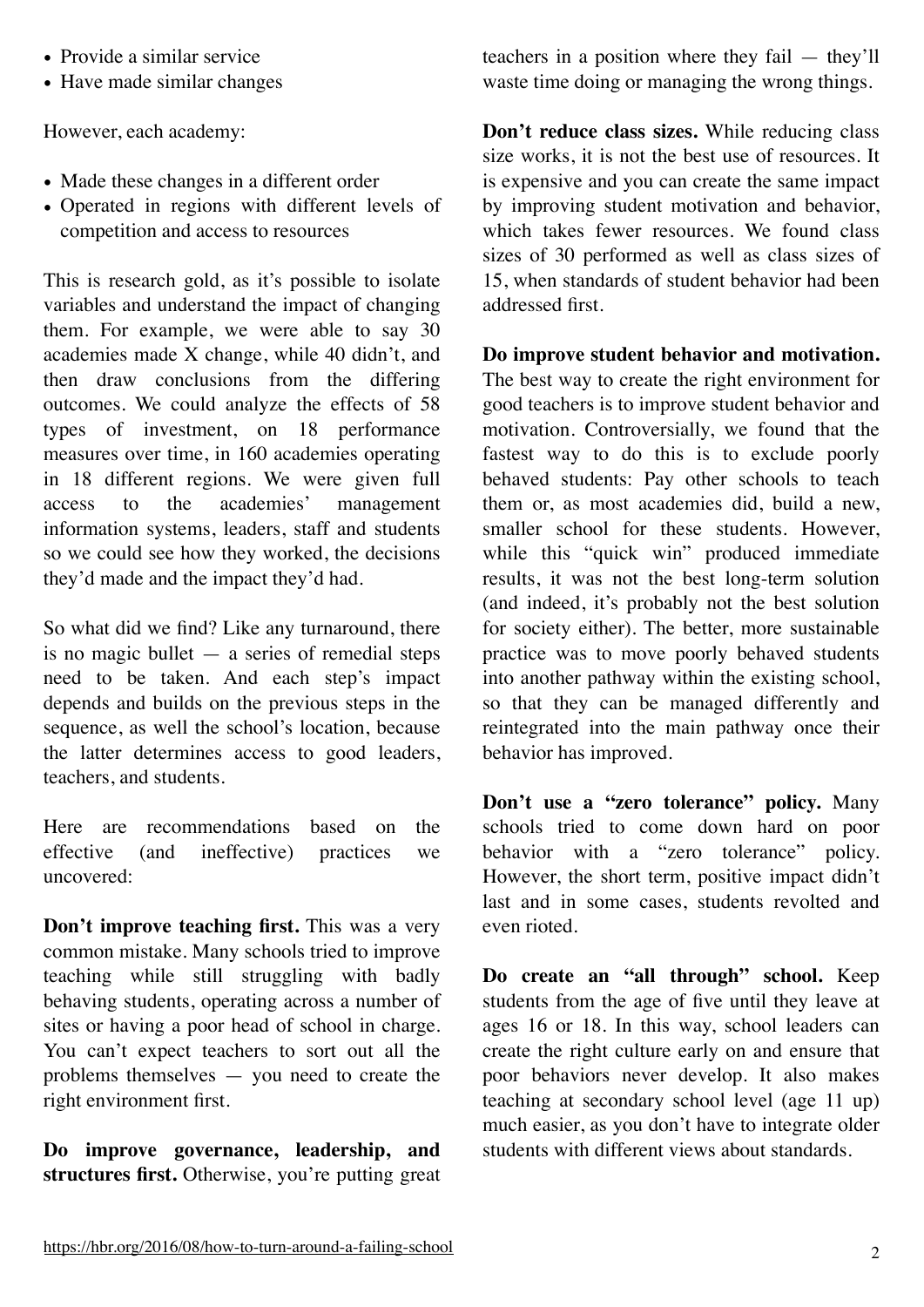## In the UK, Urban and Inner-City Schools Have an Edge

Both student and financial performance improved over a five-year period.

PERCENTAGE CHANGE IN 16-YEAR-OLD STUDENTS ACHIEVING AT LEAST CS IN MORE THAN FIVE SUBJECTS, 2010-2015



**Don't use a super head.** Many academies parachuted in a "super head" from a successful school to turn themselves around. Although this had a positive short-term impact, it didn't create the right foundations for sustainable long-term improvement. These "super heads" tended to be involved only for one to two years and focused their changes on the school year (ages 15–16) and subjects (mathematics and english) used to assess performance, so they could make quick improvements, take the credit, and move on.

In every case, exam results dipped after the "super head" left and only started improving three years later. The new head spent up to \$2 million cleaning up the mess created by

diverting attention, resources, and teaching capability from other age groups and subjects.

**Do improve all year groups.** Although schools can improve short-term performance by cutting and reallocating resources, they will not create sustainable improvement unless they invest in all age groups and subjects.

**Don't expect inner city schools to be more difficult.** Another common view is that it is more difficult to turn around an inner city school. However, we found it is easier, as they have greater access to good leaders, teachers, and students.